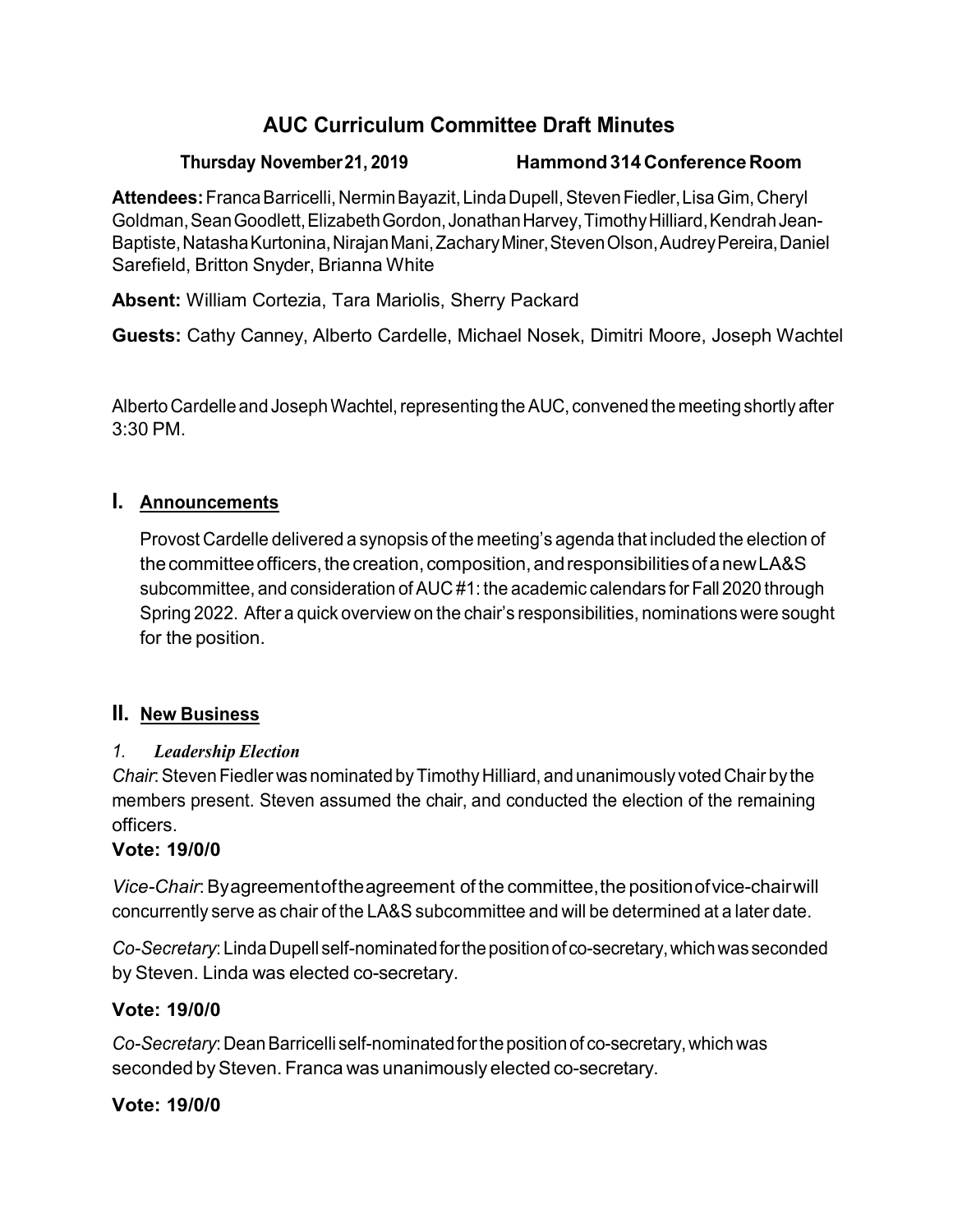Nominations for a third co-secretary position will be solicited at the December 19th AUC Curriculum Committee meeting.

#### *2. LA&S SubcommitteeFormation*

Provost Cardelle emphasized the importance for a significant fraction of course applications for LA&S designation to be approved this academic year. Tothis end, there were two (co-) chairs electedtotheAUC:MichaelNosekandKishaTracy.TheLA&Ssubcommitteethisyearis designedtoconsistsolelyofthefollowingmembersfromtheAUCCurriculumCommittee: seven faculty, one student, and one member of the administration.

An inquiry was made on the nature of the additional workload by members that would concurrently serve on the the LA&S subcommittee. The committee was informed that the main responsibilitywouldbetoattendadditionalLA&Smeetingstovetthecourseapplications. MichaelNosekprovidedelaborationinthateachformcontainsguidelinesfortherespective requirementsoneachofthedesignationoutcomes. TheLA&Ssubcommitteewilldevote attention to the details for each of the designation requirements and Dr. Nosek offered to assist current submitters.

Itwasrequestedforformstoprovideakeyfortheletterdesignations. DeanBarricelli responded that a draft of an infographic for students/parents is in the works.

Thefollowingmembersself-nominatedtoserveontheLA&Ssubcommittee:LisaGim,Sean Goodlett,ElizabethGordon,JonathanHarvey,TimothyHilliard,NirajanMani,StevenOlson, DanielSarefield,andBrittonSnyder.SeanGoodlettwillconvenethefirstsubcommittee meeting.

## *3.* **Motion to consider AUC # 1: Academic Calendars for AY2020-2021 and AY2021-2022**

## **Sponsor**: Cathy Canney

## **Motion to consider AUC #1:** Linda Dupell, Second: Timothy Hilliard

Theproposaldelineatesthecalendarsforthenexttwoacademicyears,spanningFall2020 through Spring 2022. The proposed AY 2020-2021 contain no revisions from the AY 2020-20201 calendarvettedlastyear.TheAY2021-2022calendarwasmodeledontheAY2020-2021 calendar,whichincludedtheone-weekdelayforthefallandspringadvisingperiodsthatwas implemented last year. The sponsor noted that the Fall 2021 semester was compacted, which necessitated the scheduling the Presidents' address and Development Day to occur on the same calendar day (9/1/21).

The Sponsor was asked to comment on the practice of scheduling final exams to immediately followthelastdayofinstruction. Itwasnotedthatthisstrainsmanystudentsandanintervalof